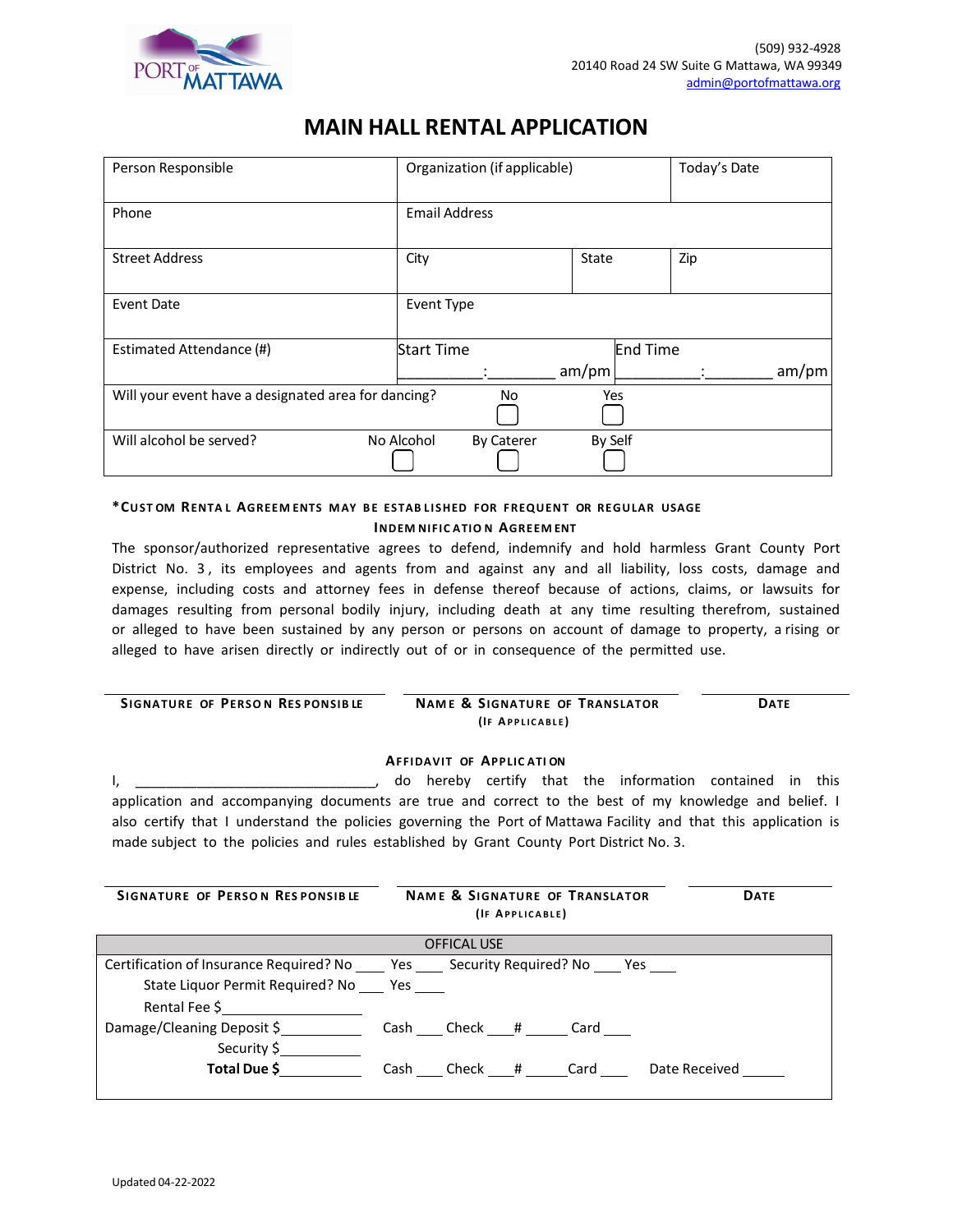

# **RATES**

#### **MAIN HALL RENTAL RATES**

| saturday  | sundav   | Saturday & Sunday |
|-----------|----------|-------------------|
| 1,500.00( | \$900.00 | \$2,000           |

# **PAYMENTS**

An Event Deposit of \$800 is required for all events occurring at the Port of Mattawa. Because the Port of Mattawa runs on a first come, first served policy, a reservation date cannot be guaranteed until an Event Deposit has been paid. Any remaining balances must be paid **30 days** prior to the event start date. **A Cancellation Fee of \$125 is deducted from all Event Deposits.**

Payments can be made in person, with cash or check.

**Please make all checks payable to: Port of Mattawa.** In the case of returned checks, an NSF check fee will be charged at the rate of \$45.00. If NSF check fees are not received, the check will be sent to collections and applicable fees will be charged.

Once a Post-Event Inspection has been completed, the Port of Mattawa will issue any remaining Event Deposit funds by check. Checks are processed within 30 days of your event then mailed to the address given on the Rental Application. If you would like to pick up your returned Event Deposit check, please notify Port staff prior to your event. **A Cancellation Fee of \$125 is deducted from all Event Deposits.**

# **ADDITIONAL COSTS**

**Event Security - \$650.00**

Security is required for any event with 150+ attendees, where alcohol is present.

#### **Other licenses and fees**

The following licenses and permits are purchased through outside suppliers and not through the Port of Mattawa.

**SIGNATURE OF PERSO N RES PONSIB LE SIGNATURE OF TRANS LATOR DATE**

**(IF APPLI CAB LE )**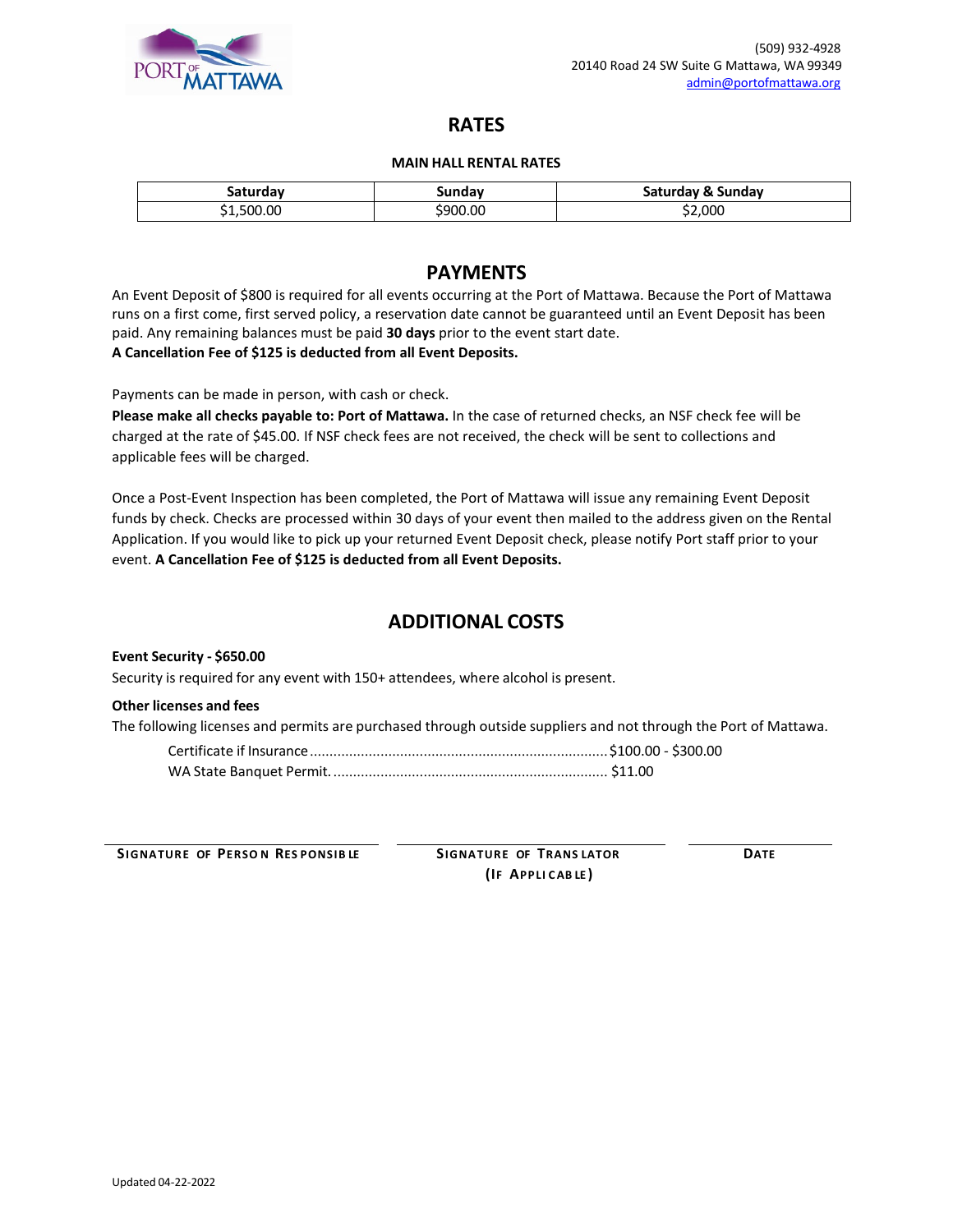

# **FACILITY POLICIES**

## **CANCELLATION POLICY**

Applicants wishing to cancel the Rental Agreement must submit a written request at least **30 days** prior to the start date of their event. Submitting a request less than 30 days prior to the start day of your event will result in a forfeit of deposit. **A Cancellation Fee of \$125 is deducted from all Event Deposits, regardless of when a written cancelation request is submitted.**

The Port of Mattawa reserve the right to cancel the Rental Agreement for any cause at any time. Cancellations by the Port of Mattawa due to misuse of the facility or failure to follow facility policies will result in a forfeiture of all fees, expulsion from the facility, and the denial of future use requests for the renter.

If unforeseen circumstance, out of the Port of Mattawa's control, prohibits a renter to begin their event, the renter will have the option to reschedule. However, if an event has begun and unforeseen circumstances, out of the Port of Mattawa's control occur, the renter will not receive a refund.

**SIGNATURE OF PERSO N RES PONSIB LE SIGNATURE OF TRANS LATOR DATE**

**(IF AP P L IC A BL E)**

### **FACILITY USE POLICIES**

- Applicants must be at least 21 years of age and shall be present the duration of the event.
- Applicants will be considered the responsible party in case of injury, damage, theft, or disturbance.
- Applicants must comply with all county codes & ordinances.
- Rental of the facility includes only the area(s) checked on Rental Agreement.
- Smoking is prohibited inside or within 25 feet from all entrances.
- Open flame is prohibited inside & outside the facility.
- Use of illegal drugs, and or non-State permitted gambling is prohibited.
- Minors on the premises without adult supervision is prohibited.
- Throwing of rice, birdseed, glitter, or confetti inside or outside of the facility is prohibited.
- Decorations may only be attached with non-marring material. Staples/push-pins are not allowed.
- Nothing may be attached to the ceiling, lights, or beams.
- Adjustments to the thermostat will result in loss of deposit.
- Port of Mattawa is not responsible for storing articles, for the loss or theft of articles, or for accident/injury.
- Applicants must report any damages to management as soon as possible.
- At the conclusion of the event, the facility must be cleaned according to the Facility Cleanup Checklist.
- All persons and property must be off the premises no later than 2:00 am.
- All keys must be returned to the lock box. A \$300.00 fee will be assessed if keys are not returned.

**SIGNATURE OF PERSO N RES PONSIB LE SIGNATURE OF TRANS LATOR DATE**

**(I F AP P L IC A BL E)**

#### **EVENT SECURITY**

For any event with 150+ attendees, where alcohol is present, the Port of Mattawa will arrange professional security services. Duration and number of security personnel is at the discretion of the hired security company. **A \$650 Security Fee will be collected for all events that meet the security requirement.**

**CONSIDER SIGNATURE** OF PERSON RESPONSIBLE SIGNATURE OF TRANSLATOR **DATE** 

**(IF AP P L IC A BL E)**